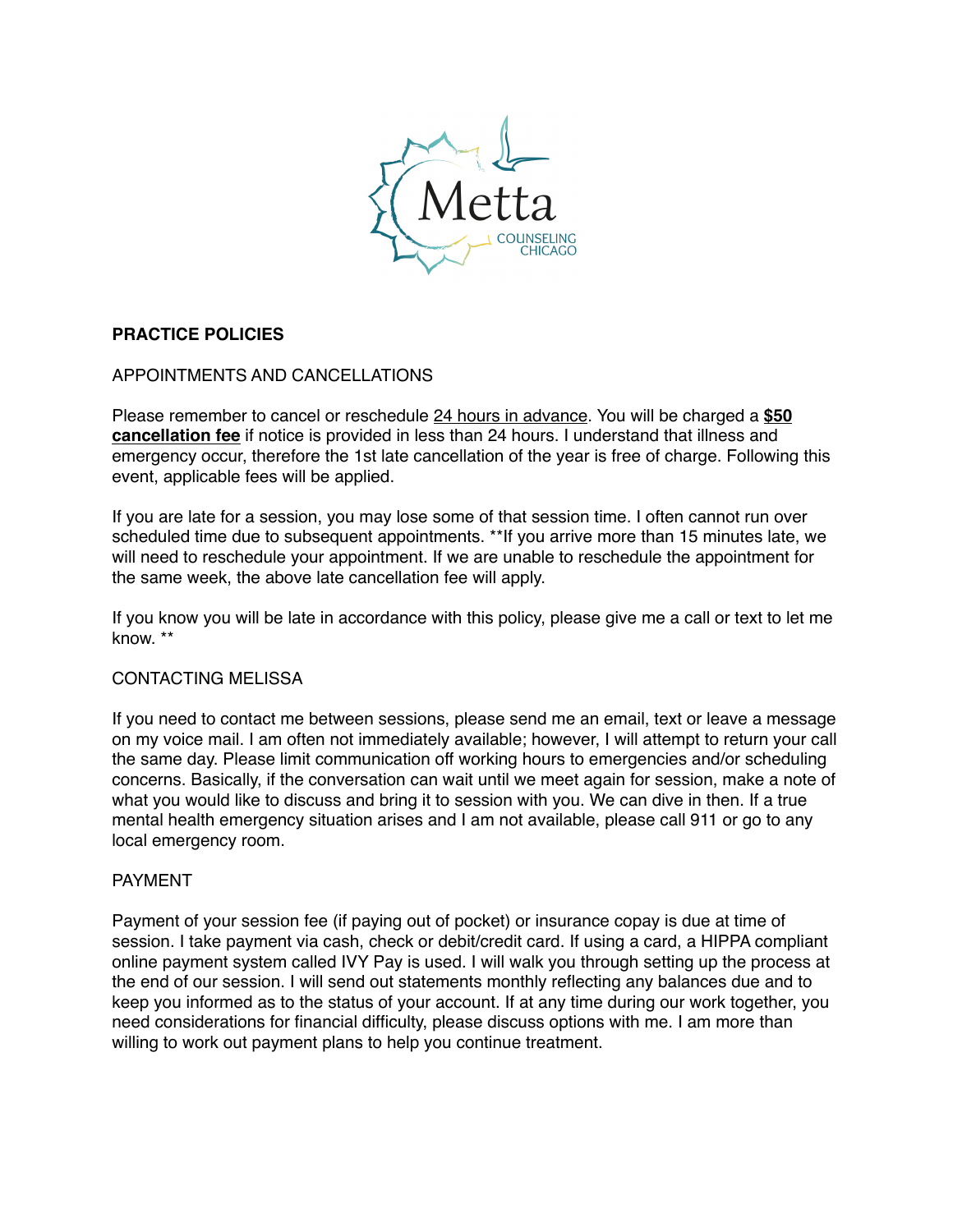# SOCIAL MEDIA AND TELECOMMUNICATION

Due to the importance of your confidentiality and the importance of minimizing dual relationships, I do not accept friend or contact requests from current or former clients on any social networking site (Facebook, Instagram, Twitter, etc). I believe that adding clients as friends or contacts on these sites can compromise your confidentiality and our respective privacy. It may also blur the boundaries of our therapeutic relationship. The only exception for social media is LinkedIn. I will accept requests from LinkedIn from a professional standpoint, but only if the request originates from the client. I will not begin the connection. If you have questions about this, please bring them up when we meet and we can talk more about it. This is also in accordance with ethical standards of my profession.

## MAIL CHIMP

I use the confidential email marketing platform, Mail Chimp, to communicate vacations, other important information and group/program offerings. As a client of Metta Counseling Chicago, LLC, I automatically add you to my Active Client list. Of course, you may unsubscribe at any time but, this may prevent you from receiving important information. This being considered, I also try my best to verbally remind clients of important information.

## ELECTRONIC COMMUNICATION

I cannot ensure the confidentiality of any form of communication through electronic media, including text messages. If you prefer to communicate via email or text messaging for issues regarding scheduling or cancellations, I will do so. I do not discuss in-depth therapeutic issues via email or text. While I may try to return messages in a timely manner, I cannot guarantee immediate response and request that you do not use these methods of communication to discuss therapeutic content.

## **MINORS**

If you are a minor, your parents may be legally entitled to some information about your therapy. I will discuss with you and your parents what information is appropriate for them to receive and which issues are more appropriately kept confidential. In general, anyone over the age of 12 is guaranteed privacy in therapeutic settings and must provide written permission to disclose information regarding treatment.

## **TERMINATION**

Ending relationships can be difficult. Therefore, it is important to have a termination process in order to achieve some closure. The appropriate length of the termination depends on the length and intensity of the treatment. I may terminate treatment after appropriate discussion with you and a termination process if I determine that the psychotherapy is not being effectively used or if you are in default on payment. I will not terminate the therapeutic relationship without first discussing and exploring the reasons and purpose of terminating. If therapy is terminated for any reason or you request another therapist, I will provide you with a list of qualified psychotherapists to treat you. You may also choose someone on your own or from another referral source.